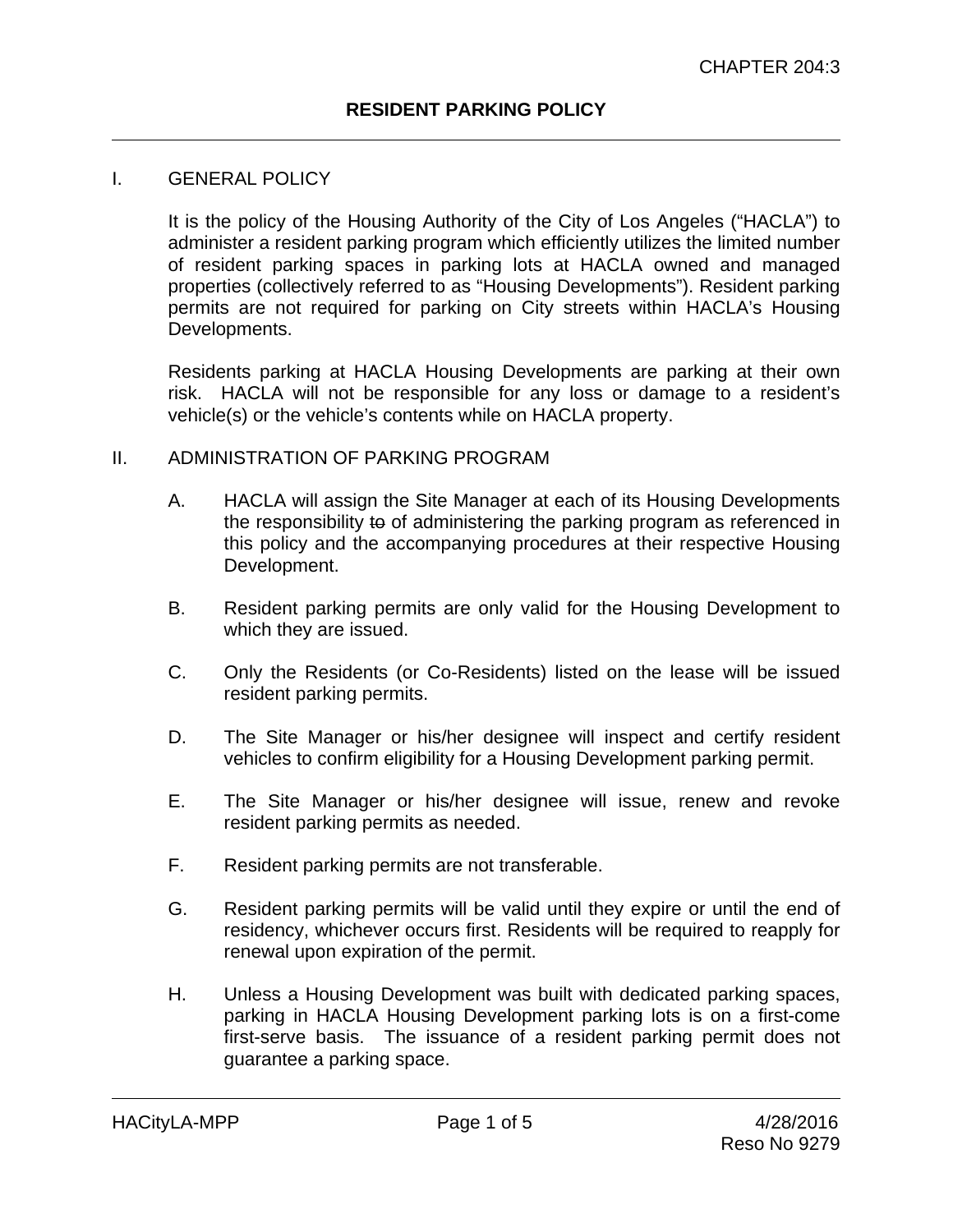- I. A resident parking permit is not required (in accordance with State of California law) to park in spaces dedicated for disabled persons if the vehicle owner lawfully parks and lawfully displays a valid disabled person parking placard.
- J. The Site Manager or his/her designee will be responsible for the maintenance of all records related to the resident parking program.

## III. ELIGIBILITY FOR RESIDENT PARKING PERMITS

- A. In order to be eligible for a resident parking permit, the following criteria must be met:
	- 1. The resident must provide current California Department of Motor Vehicles ("DMV") registration of the vehicle (including motorcycles).
	- 2. The vehicle must be operative and remain operative while parked on Housing Development premises.
	- 3. The Vehicle Identification Number ("VIN") on the DMV Registration document must match the number displayed on the vehicle.
	- 4. The description on the DMV Registration document (make, model, color) must match the physical characteristics of the vehicle.
- B. Resident parking permits will not be issued to the following vehicles: vehicles registered as non-operable, trailers, motor homes, commercial vehicles utilized for commerce (excluding pickup trucks with commercial plates), boats, and other recreational vehicles.
- C. Upon expiration of a resident parking permit, the resident is to submit a new Application for a Resident Parking Permit and all qualifying requirements must be current.

## IV. ISSUANCE OF APPLICATIONS AND RESIDENT PARKING PERMITS

- A. The Site Managers shall issue applications for resident parking permits to residents upon request.
- B. Only residents listed on the lease may apply for a resident parking permit.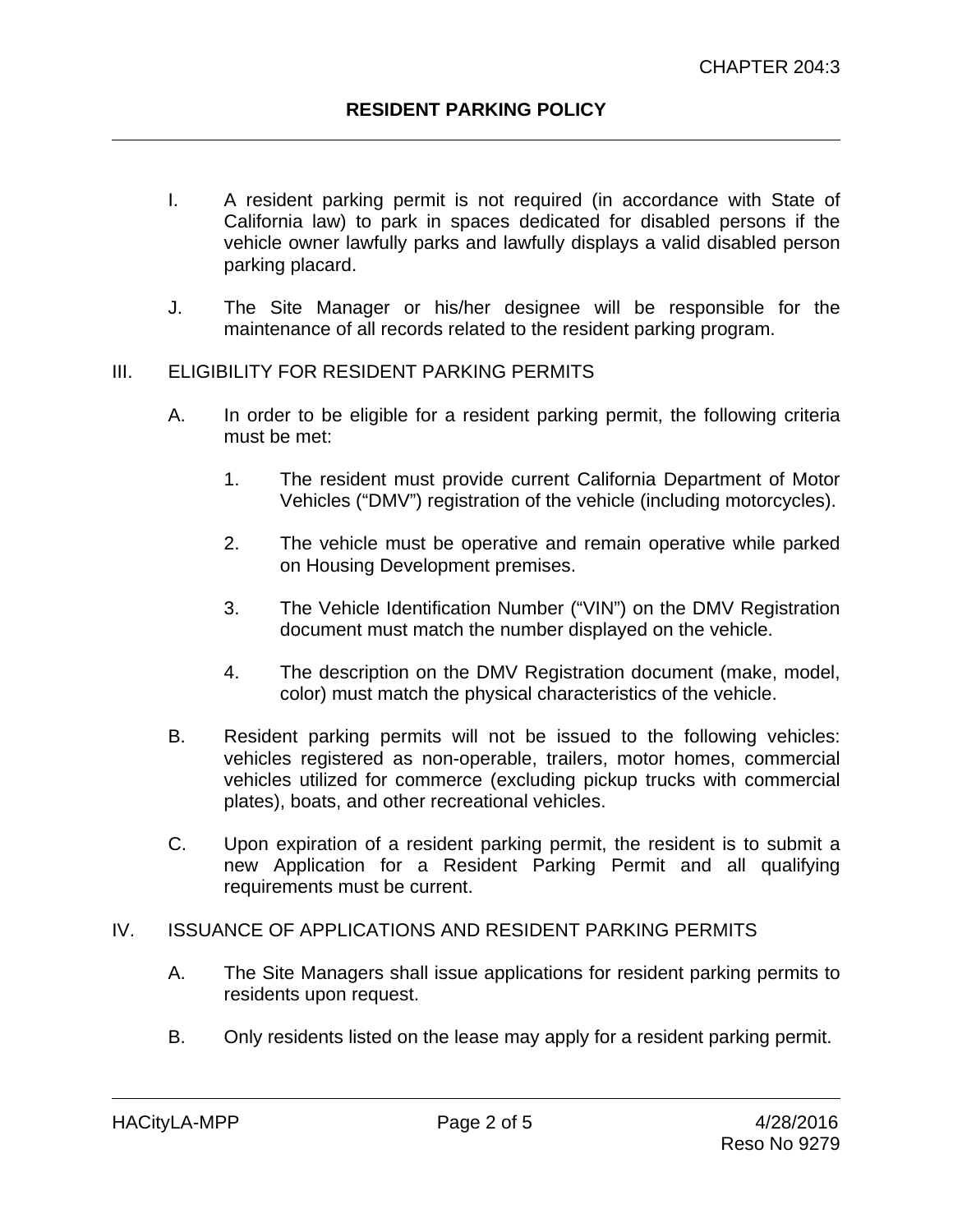- C. One resident parking permit per unit will be issued.
- D. Eligible vehicles will be provided with resident parking permit stickers which will be affixed by the Site Manager or his/her designee to the inside bottom right corner of the front window or on the rear fender of a motorcycle. The resident parking permit must be displayed at all times when parked in Housing Development parking lots.

## V. TEMPORARY PARKING PERMITS

- A. Temporary parking permits may be issued by the Site Manger for the following needs/uses:
	- 1. To a resident who is in the process of getting his/her vehicle registered with the DMV;
	- 2. To residents via a lottery system if there are more parking spaces available at a Housing Development than permanent resident permits issued;
	- 3. To vendors, contractors, service providers or visitors who are on the Housing Development premises conducting business or participating in activities; or
	- 4. To a non-resident who is assisting a resident due to the resident's medical or disability related needs or other verifiable purpose.
- B. Temporary parking permits may not exceed a duration of sixty (60) days. New temporary parking permits may be issued upon expiration of existing temporary parking permits.
- C. Temporary parking permits issued as part of a Housing Development lottery (per section A2 above) due to available parking spaces shall be valid for a period not to exceed six (6) months.
- D. Only one (1) temporary parking permit per unit will be issued per sixty-day period.
- E. A vehicle shall not have both a temporary and a permanent resident parking permit at the same time.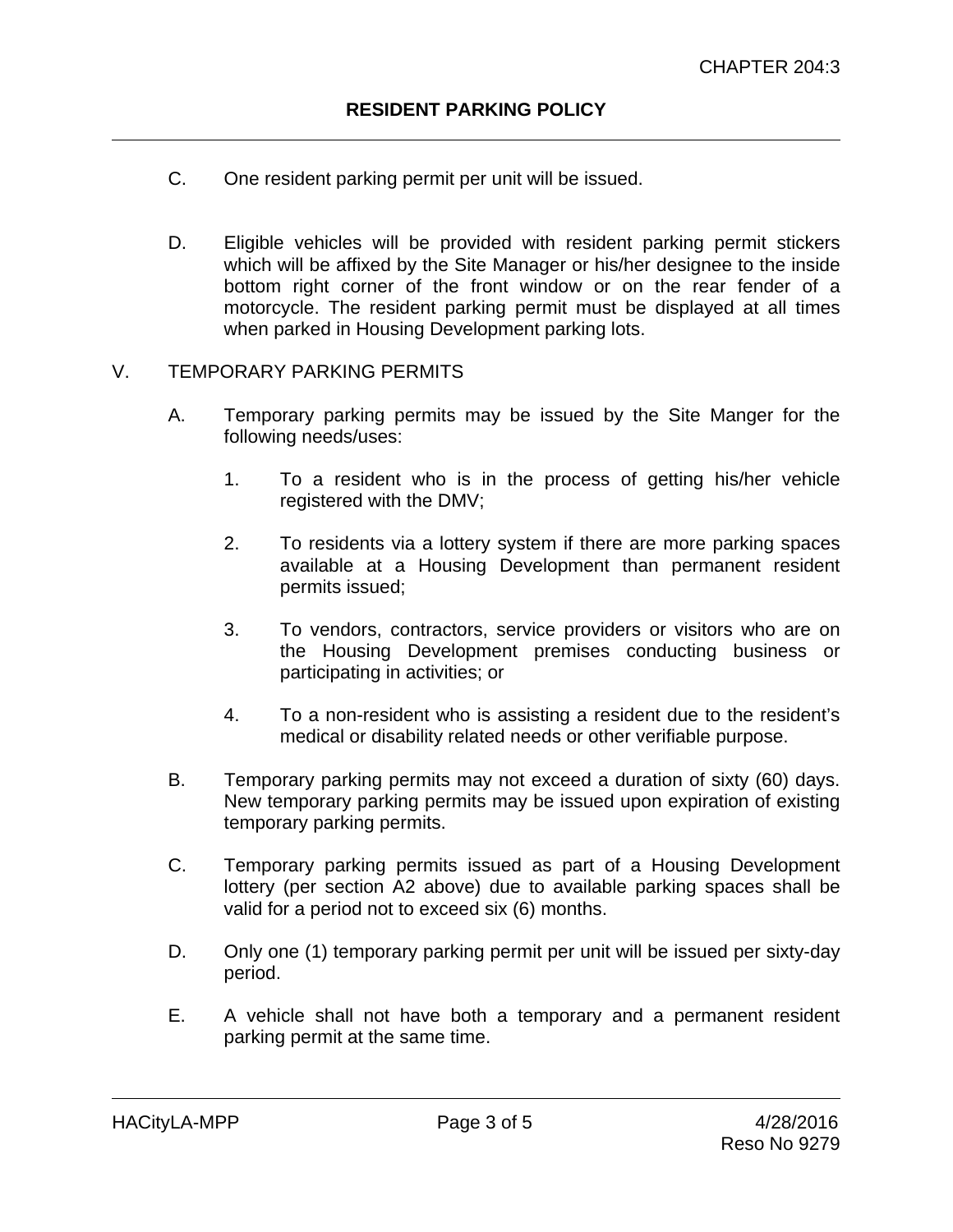## VI. REVOKING RESIDENT PARKING PERMITS

- A. The Site Manager or his/her designee staff shall advise residents of their obligation to return their resident parking permits when residents vacate the Housing Development or, sell or transfer their vehicle.
- B. The Site Manager shall, at the time the resident gives notice to vacate, make every effort to remove the resident's parking permit. A temporary parking permit may be issued to the vacating resident for the period between the time when notice to vacate is given to the time of expected vacate.
- C. HACLA will revoke parking permits if the vehicle does not maintain eligibility status.

#### VII. PARKING VIOLATIONS

- A. As stated in the Residential Rules, residents may only park in officially designated parking areas while displaying a valid permit and in compliance with all parking regulations. Residents who violate parking regulations, will be issued parking citations and/or towed at the owner's expense in accordance with the Los Angeles Municipal Code and<br>California Vehicle Code. Residents who continually violate parking Residents who continually violate parking regulations will be scheduled for a conference with the Site Manager to discuss the parking violations and/or lease violations.
- B. No Parking and Tow Away signs will be posted in each parking lot. Signs shall indicate:
	- 1. Public parking is prohibited.
	- 2. Vehicles will be removed at the owner's expense.
	- 3. Telephone number of the local traffic law enforcement agency.
	- 4. Citations may be issued for parking violations.
- C. HACLA shall not be responsible for payment of parking citations of residents, visitors, or vendors and shall not be mediator of disputes with regard to parking.
- D. Loaded trucks may not be parked on Housing Development premises for more than 72 consecutive hours.